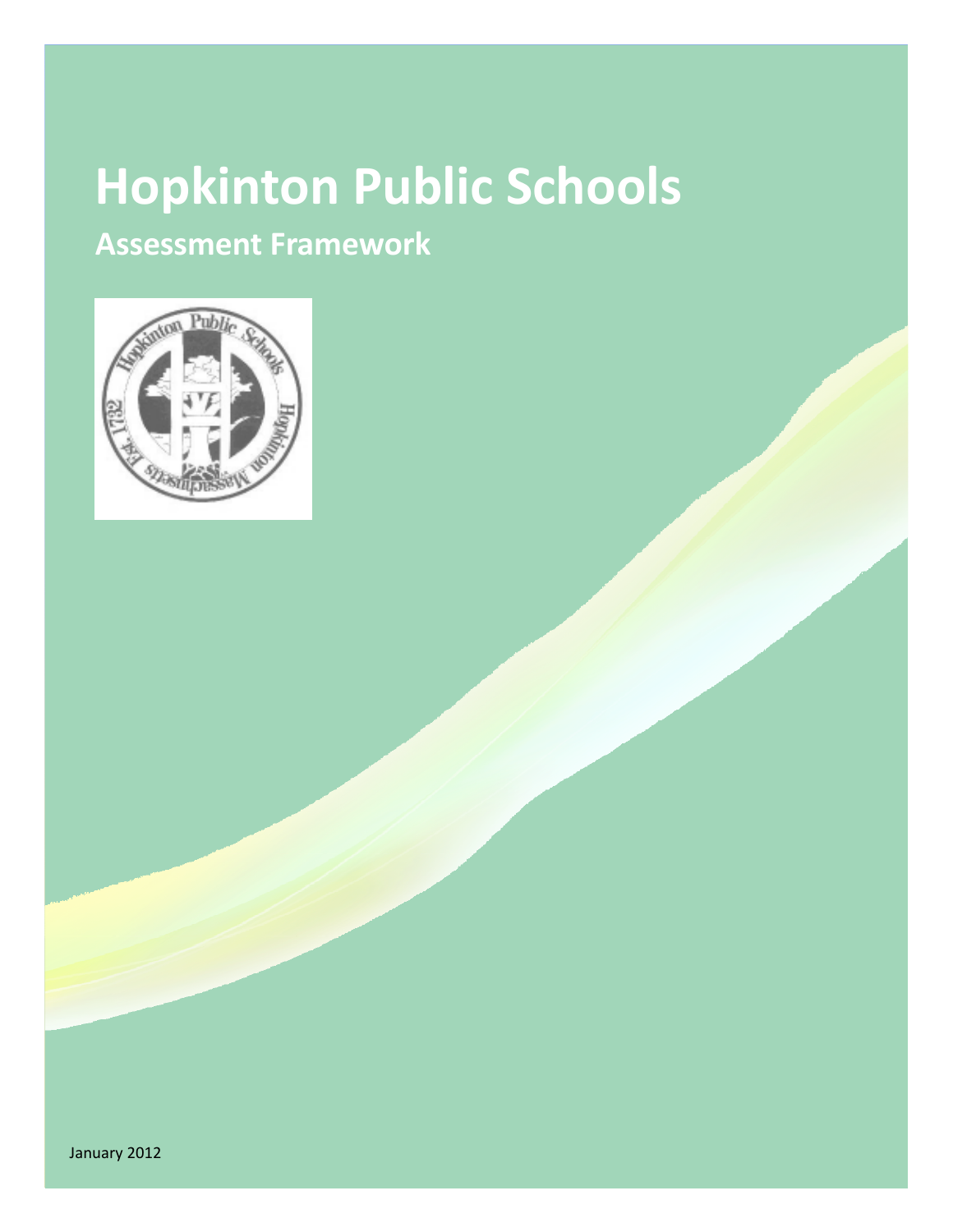# **Table of Contents**

Director of Elementary Education, Merideth Ekwall wrote this document with input from Director of Secondary Education, Robert Berlo, and Assistant Superintendent, Mary Colombo. The document provides guidance for the district's assessment program and can be used as a resource for professional learning activity.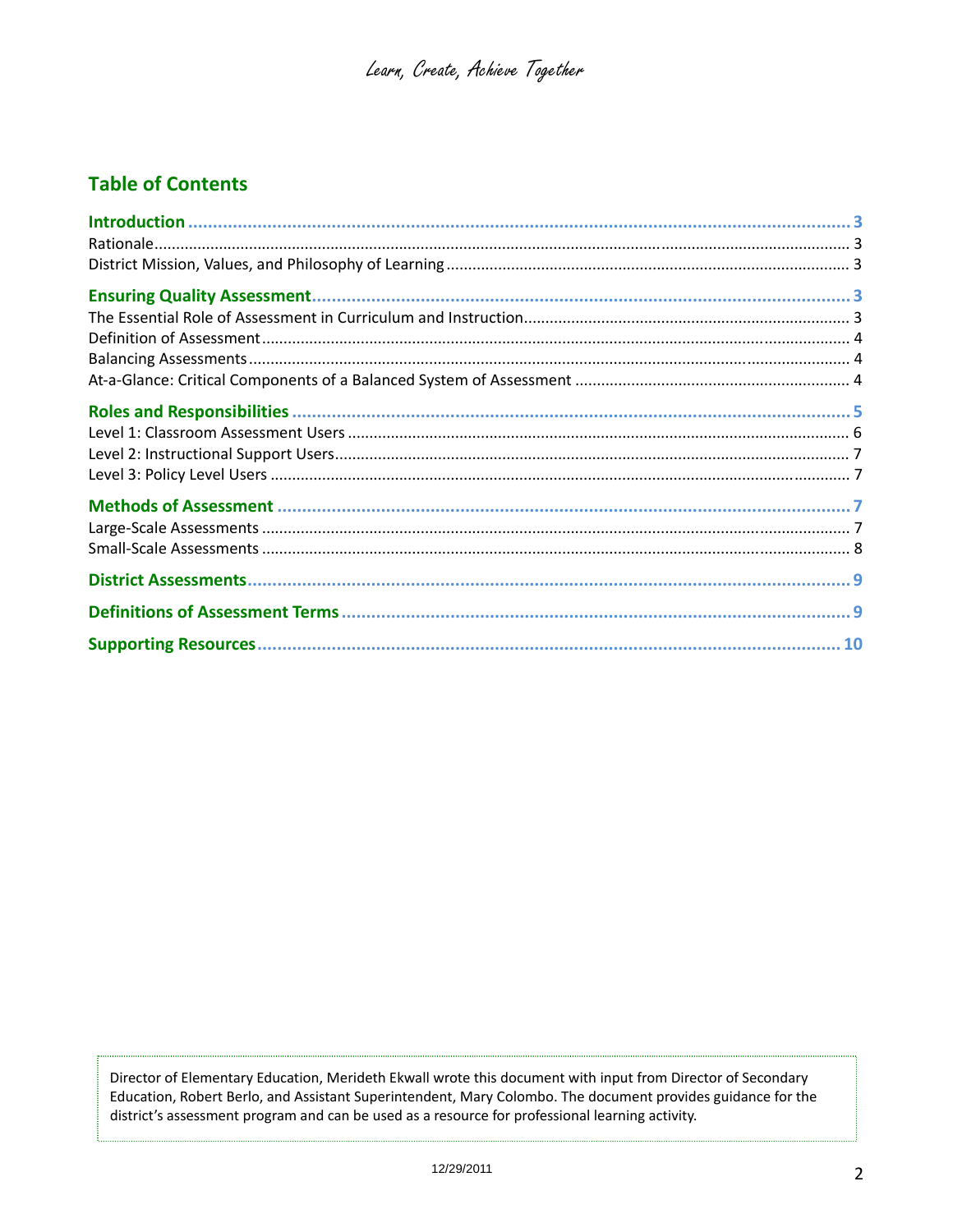# <span id="page-2-0"></span>**Introduction**

#### <span id="page-2-1"></span>*Rationale*

The Hopkinton Public School District's Assessment Plan articulates a balanced system of assessment that:

- Aligns with Massachusetts Common Core and local standards;<br>
Sunnorts our district mission, values, and philosophy of learnir
- Supports our district mission, values, and philosophy of learning;
- **Provides assessment information that is compatible with information from previous grades;**
- Provides students, their parents and teachers, and administrators with information about student achievement;
- Provides formative data to be used by Professional Learning Communities (a.k.a. Data Teams) for instructional and programmatic improvements;
- Supports the requirements of the Educator Evaluation System, and
- Utilizes an array of assessment methods to determine the understandings, knowledge, and skills that students have acquired.

#### <span id="page-2-2"></span>*District Mission, Values, and Philosophy of Learning*

The mission of the Hopkinton Public Schools is to *learn, create, and achieve* together. We accomplish our mission by embracing these values:

- **Achievement**
- **E** Collaboration
- **Innovation**
- **Integrity**

 $\overline{a}$ 

- Social, Emotional, and Physical Well-Being
- **•** Continuous Learning

We believe that *understanding* is the ultimate goal of learning, and that the acquisition of knowledge and skills are necessary to attain understanding, and therefore are also assessed. In order to reach the level of understanding<sup>[1](#page-2-5)</sup>, all students must have equal access to a clearly articulated curriculum that is taught through inquiry, exploration, discovery, application, and reflection. Effective learning activities that lead to deep understanding begin with clear goals, and are designed to capitalize on strengths while addressing the needs of individual students. Learning begins as the acquisition of knowledge and skills; deep understanding requires a safe and vibrant learning community that allows risk‐taking and fosters continual dialogue. The measure of learning and the evidence of understanding is the student's ability to apply what is learned in school to authentic purposes and real life situations. A balanced system assesses:

- **Understanding, knowledge, and skill acquisition.**
- Ability to think critically and creatively.<sup>[2](#page-2-6)</sup>

# <span id="page-2-3"></span>**Ensuring Quality Assessment**

#### <span id="page-2-4"></span>*The Essential Role of Assessment in Curriculum and Instruction*

The Hopkinton Public School uses the Understanding by Design philosophy and process to structure curriculum, instruction, and assessment. Standards/curriculum, instruction, and assessment are inextricably intertwined in the learning process—one component cannot function well without the other. Optimally, the three components work together to produce high levels of student achievement.

<span id="page-2-5"></span><sup>&</sup>lt;sup>1</sup> *Understanding* is demonstrated in assessments when students can use knowledge flexibly in a variety of contexts.<br><sup>2</sup> From the Hopkinton Public Schools *Philosophy* policy.

<span id="page-2-6"></span>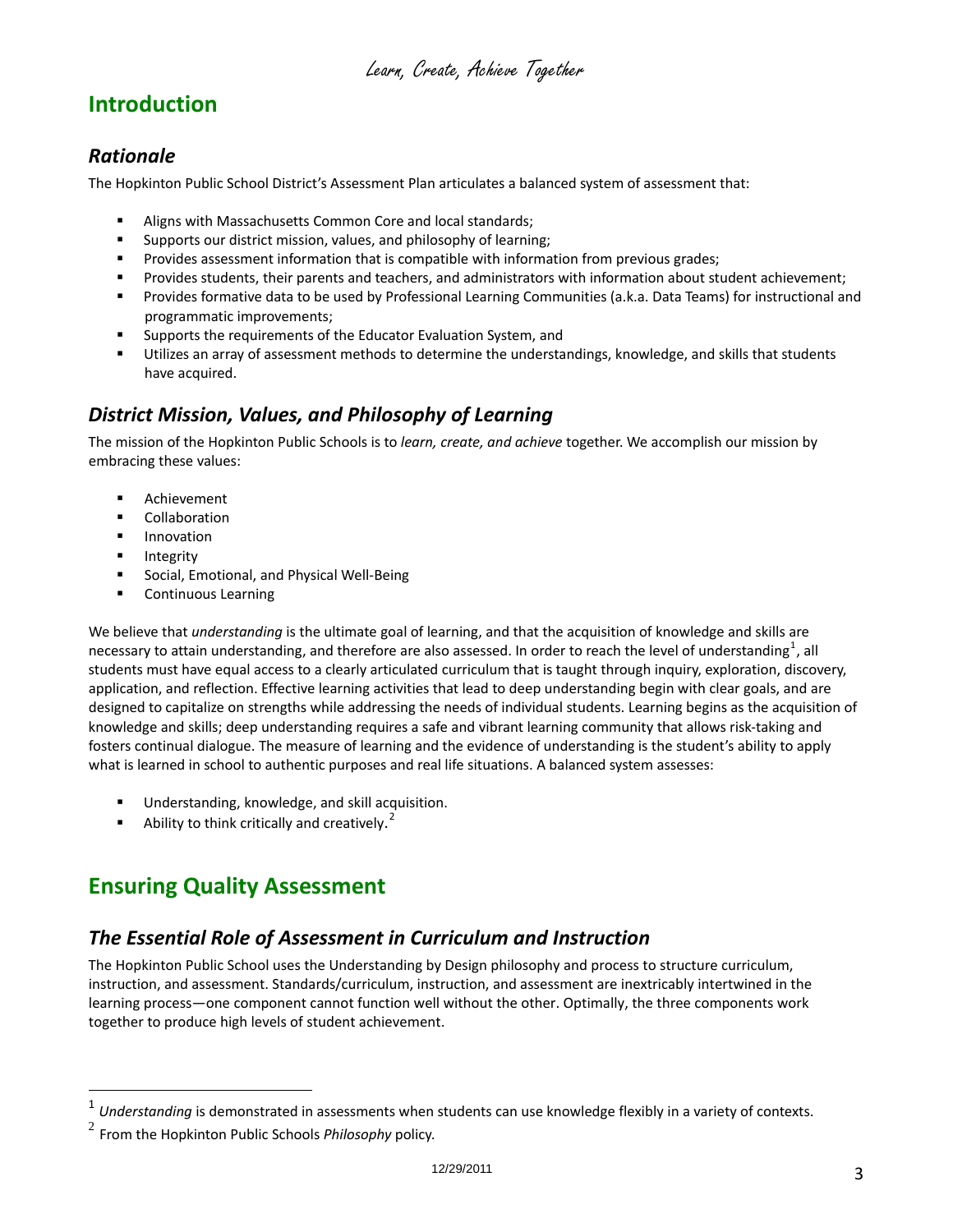- Standards and curriculum answer the question, "*What do we teach?"* State standards and locally created curriculum define what we expect students to know, understand, and be able to do. The curriculum articulates a progression of learning goals that is aligned with state standards.
- **IDED** Instruction answers the question, "*How do we teach?*" It includes the learning experiences, ways of engaging student interest, and means by which teachers differentiate those experiences to scaffold student learning. To be most effective, teachers employ powerful learning strategies (e.g., writing across the curriculum, Problem‐Based Learning, inquiry, critical and creative thinking, integration of technology, interdisciplinary curriculum, use of real world data and experts).
- Assessment answers the question, *"How well do we teach?"* Assessment measures the attainment of learning and provides data that is used formatively, that is, to inform any needed changes in curriculum or instruction for individual students or collectively for grades or content areas. This includes data that is used to determine individual student's needs for intervention or enrichment/acceleration.

#### <span id="page-3-0"></span>*Definition of Assessment*

In order to answer the question, "How well do we teach?", assessment is best seen as "the process of observing learning" that entails "describing, collecting, recording, scoring, and interpreting information about a student's or one's own learning. At its most useful, assessment is an episode of learning that provides opportunities for reflecting on an individual's understanding of progress."<sup>[3](#page-3-3)</sup> The aim of assessment is to improve performance, not merely to audit it. Therefore, data is used to make informed decisions and to provide a clear picture of student learning progress.

In summary, we assess in order to:

- Adjust instruction for students' needs,
- **Inform students and teachers about learning,**
- **P** Determine the effectiveness of instruction and the curriculum, and
- Communicate individual and school-wide performance to students, parents, and the public.

#### <span id="page-3-1"></span>*Balancing Assessments*

 $\overline{a}$ 

A balanced approach to assessment includes a continuum of tools and strategies that are fair, varied, reliable, and sufficient measures of student learning. It is essential that schools provide varied and frequent opportunities for students to demonstrate understanding and reflect on their own learning. Unless a teacher knows what a student knows and is able to do, and what a student does not know and is unable to do, he or she cannot design effective instruction for that student. Therefore, a balanced system utilizes *both formal and informal* information about student learning.

A balanced system encompasses several layers of assessment:

- At the **district level** balance reflects a continuum of assessment tools whose data correlate and measure all dimensions of student learning rather than focusing on a single domain.
- At the **school or grade level**, balance requires the use of multiple measures to gain a big picture view of student performance. It includes standardized tests, typical classroom assessments, as well as informal observation. Often the data is used to inform whole group instruction or curriculum adjustments. In other words, the data is used to monitor the progress of a class or cohort of students.
- Balanced assessments at the **individual level** are used to form instructional groupings, identify interventions, monitor progress, determine a student's specific learning needs, and provide opportunities for students to self‐ assess and reflect on their learning. Again, multiple measures (formal and informal) are used to guide decision‐ making.

#### <span id="page-3-2"></span>*At‐a‐Glance: Critical Components of a Balanced System of Assessment*

 Variety of assessments – both types and purposes – provide multiple opportunities for students to demonstrate learning;

<span id="page-3-3"></span> $^3$  Stuart, Lynn. Assessment in Practice: a View from the School: Creating a School Culture of Learning and Assessment. Newton, MA: Teachers 21, 2003. Print.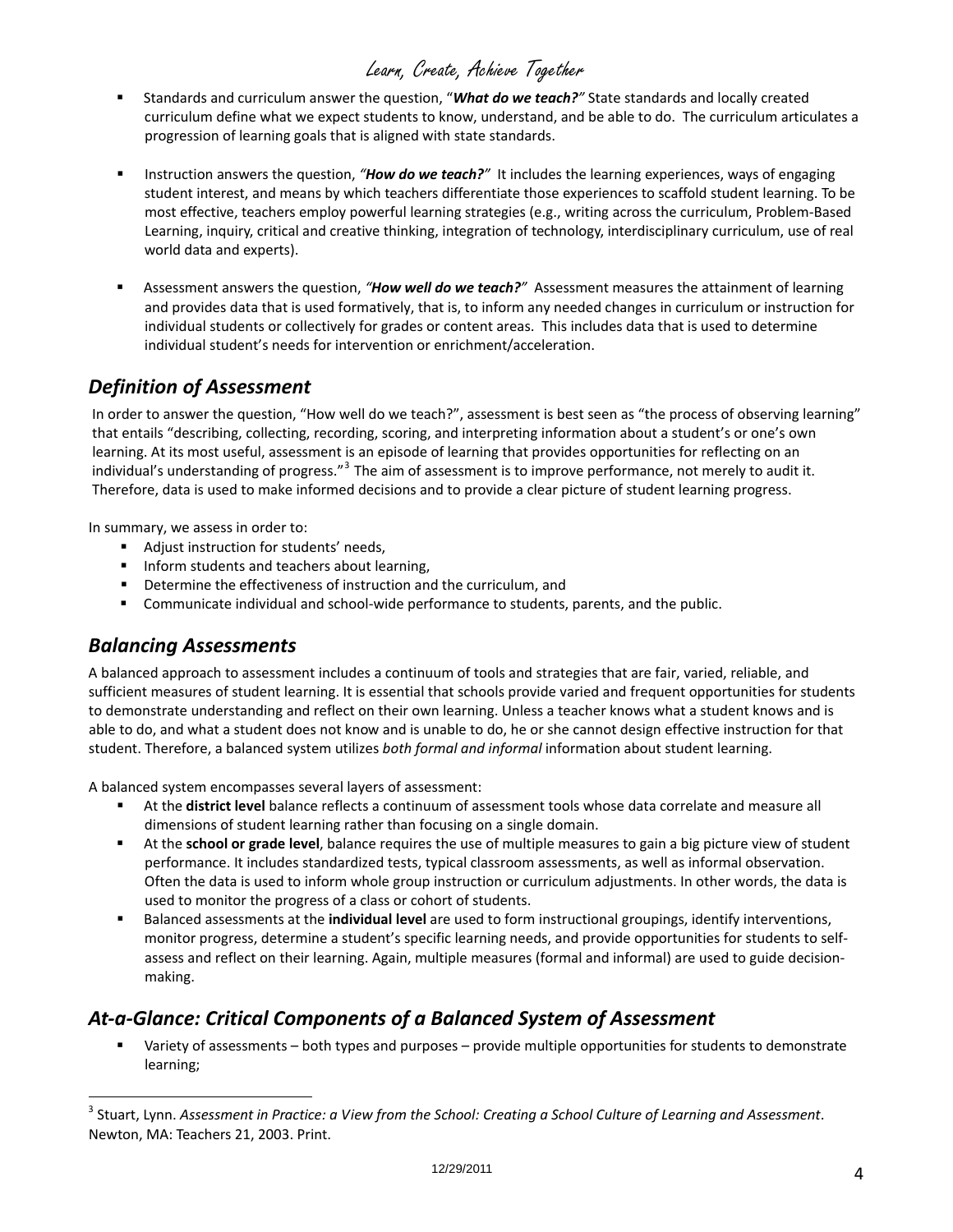- Constructive and specific feedback is regularly provided for all students;
- All components of assessment fit together to provide a performance profile for each learner;
- Data collection occurs regularly within the classroom; progress of at-risk learners is closely and frequently monitored;
- **Individual and aggregated assessment data is made accessible to both teachers and administrators;**
- Analysis or interpretation of data is performed regularly through a process of inquiry;
- Data is used to guide daily instruction, make changes to curriculum, and guide program development; and
- Students have an integral role in the assessment process as they reflect on their progress and set personal learning goals.

## <span id="page-4-0"></span>**Roles and Responsibilities**

A balanced assessment system involves all professionals and the learner within a culture of inquiry, or *professional learning community*, that utilizes assessment data to make the best decisions for all learners. The following sums up the roles of each:

#### *Administrator*

- Provide continuous professional development in classroom assessment practices for faculty and staff;
- Identify and agree on district-wide standardized and locally developed benchmark assessments, and how to score and disseminate results in a timely manner;
- Monitor student assessment data and provide access to the state Data Warehouse (or similar data center) for teachers to monitor student assessments and learning;
- Establish data teams to review and disseminate aggregated, district-wide and school-wide assessment and other data, and to serve as data coaches for the schools
- Accommodate time within the schedule for teachers to collaborate with colleagues and teaching partners (for example, using Looking at Student Work [LaSW] protocol)

#### *Educator/Team*

- Ensure that all instructional units developed in the district's curriculum database employ a balanced system of assessment;
- **Involve students in the assessment process through reflection and setting of personal learning goals;**
- Clearly communicate district and individual learning goals to students;
- Identify criteria, set benchmarks, gather continua of exemplar/benchmark student work;
- Regularly interpret and discuss grade level, classroom, and individual student performance data; and
- Problem-solve within the context of LST, PLCs, departments/grade levels, etc. to determine best interventions for struggling learners or best enrichment strategies for students who have mastered learning goals.

#### *Learner*

 $\overline{a}$ 

- **Assume ownership of learning;**
- Use assessment information and reflection to set personal learning goals;
- Self-assess progress toward the attainment of personal learning goals.

The charts on the following two pages reflect the importance of balancing classroom level assessment with program and policy level assessments. Each summarizes important decisions to be made, by whom, and using what information. <sup>[4](#page-4-1)</sup>

<span id="page-4-1"></span><sup>4</sup> Stiggins, Rick. "Assessment for Learning: A Key to Motivation and Achievement." *EDge* 2.2 (2006). Phi Delta Kappa International, Nov.‐Dec. 2006. Web. Apr. 2011.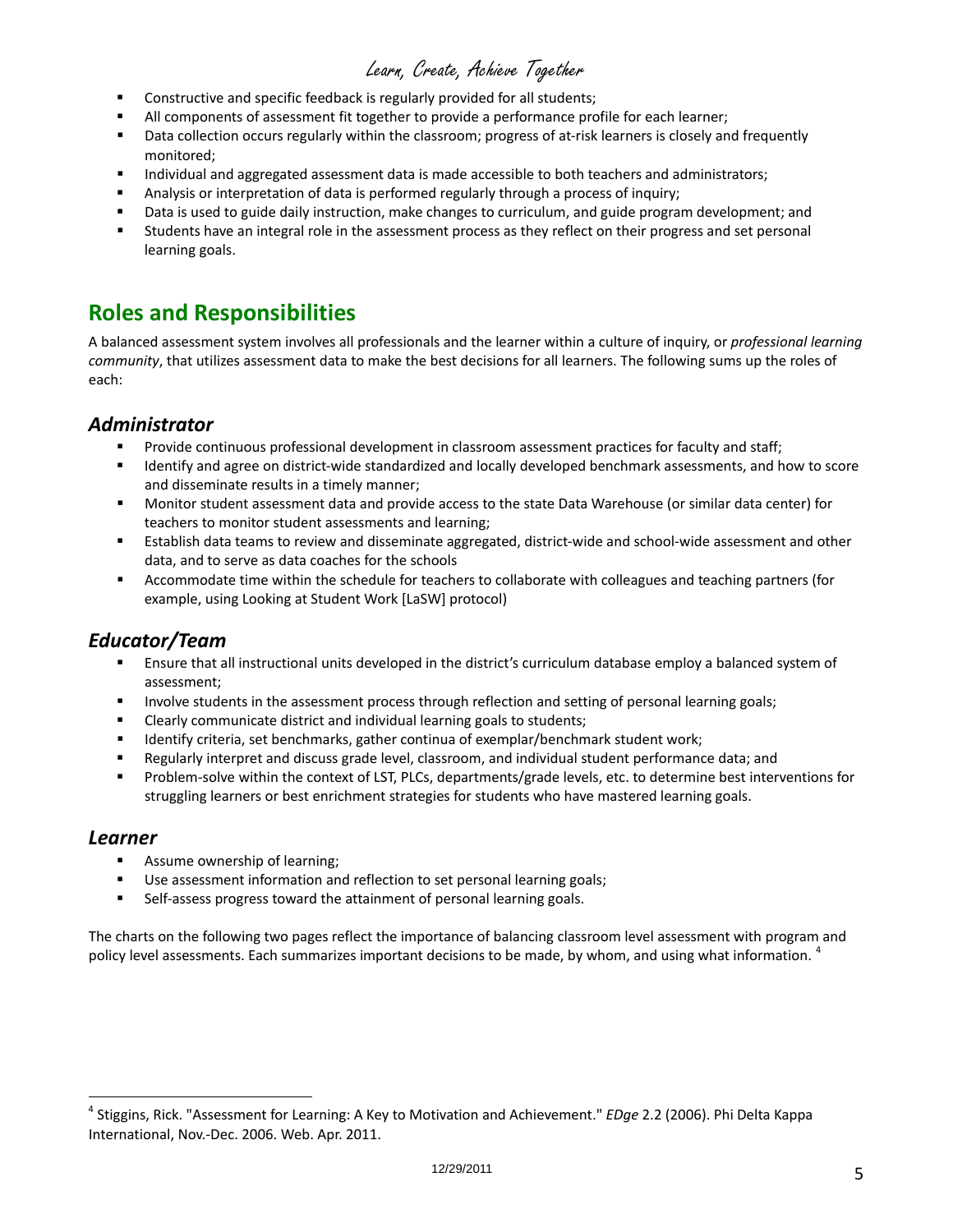## <span id="page-5-0"></span>*Level 1: Classroom Assessment Users* [5](#page-5-1)

 $\overline{a}$ 

| <b>Decision</b><br><b>Makers</b> | <b>Important Questions to be</b><br><b>Answered</b>                                                    | <b>Information Needed</b>                                                                                                                            | <b>Assessment System Implications</b>                                                                                                                |
|----------------------------------|--------------------------------------------------------------------------------------------------------|------------------------------------------------------------------------------------------------------------------------------------------------------|------------------------------------------------------------------------------------------------------------------------------------------------------|
|                                  | What am I supposed to learn?                                                                           | Learning targets described in student-<br>friendly language at the beginning of<br>learning                                                          | Accurate assessments must reflect the<br>learning targets students are given                                                                         |
| Students in the<br>lassrooms     | What have I learned already, and what<br>do I still need to work on?                                   | Evidence must allow student to track<br>progress and understand where they<br>are now in relation to expectations at<br>any point in time            | Continuous sequence of accurate<br>classroom assessments must provide<br>descriptive feedback in student-<br>friendly terms during learning          |
|                                  | Have I met or am I progressing toward<br>the important achievement<br>standards?                       | Status regarding mastery of each<br>standard in student-friendly language                                                                            | Assessments must provide evidence<br>of standards mastered periodically<br>throughout the year                                                       |
|                                  | Have I met the state achievement<br>expectations?                                                      | Status regarding meeting state<br>standards in student-friendly language                                                                             | Annual state assessments reporting<br>standards mastered and not yet<br>mastered                                                                     |
|                                  | What are my students supposed to<br>learn?                                                             | Standards deconstructed into<br>classroom targets leading, over time,<br>up to each standard; district<br>curriculum maps of learning<br>progression | All assessments must reflect these<br>targets; it must be clear which target<br>any assessment reflects                                              |
| Teachers in the Schools          | What have they learned already, and<br>what do they still need to learn?                               | Continuous evidence revealing of each<br>student's current place in the learning<br>progressions leading up to each<br>standard                      | Continuous sequence of accurate<br>classroom assessments used during<br>the learning to provide a picture of<br>progress toward mastery of standards |
|                                  | Which students need learning<br>supports or special services?                                          | Evidence of how students are doing in<br>relation to grade- or age-level<br>expectations                                                             | Assessments must provide evidence<br>of students' relative status or progress<br>to determine eligibility                                            |
|                                  | Have my students met or are they<br>progressing on the important<br>achievement standards?             | Status of each student's mastery of<br>each state standard                                                                                           | Periodic, interim, benchmark<br>assessments reflecting student<br>mastery of standards throughout the<br>year                                        |
|                                  | Did they meet state achievement<br>expectations?                                                       | Status regarding each student's<br>mastery of each state standard                                                                                    | Annual assessment of each student's<br>mastery of each state standard                                                                                |
|                                  | What is my child supposed to learn?                                                                    | Learning targets in family-friendly<br>language provided from the beginning<br>of learning                                                           | Assessments must accurately reflect<br>these targets                                                                                                 |
| unity<br>S                       | What has my child learned already,<br>and what does he or she still need to<br>learn?                  | Assessments providing information on<br>current place in the progression<br>toward each learning target at any<br>point in time                      | Continuous sequence of accurate<br>classroom assessments used during<br>the learning need to provide a picture<br>of progress                        |
| Parent<br>Comn                   | Is my child progressing satisfactorily in<br>meeting the teacher's classroom<br>learning expectations? | Information gained from my child<br>through self-assessment, indications<br>from the teacher or from my child                                        | Periodic summative classroom<br>assessments must feed into report<br>card grade or summary of classroom<br>standards met                             |
|                                  | Does my child need additional<br>learning supports or the services of a<br>specialized program?        | Student's learning in relation to grade-<br>or age-level expectations                                                                                | Assessment evidence needs<br>interpretation in terms of expected<br>achievement levels                                                               |

<span id="page-5-1"></span><sup>5</sup> Stiggins, Rick. "Assessment for Learning: A Key to Motivation and Achievement." *EDge* 2.2 (2006). Phi Delta Kappa International, Nov.-Dec. 2006. Web. Apr. 2011.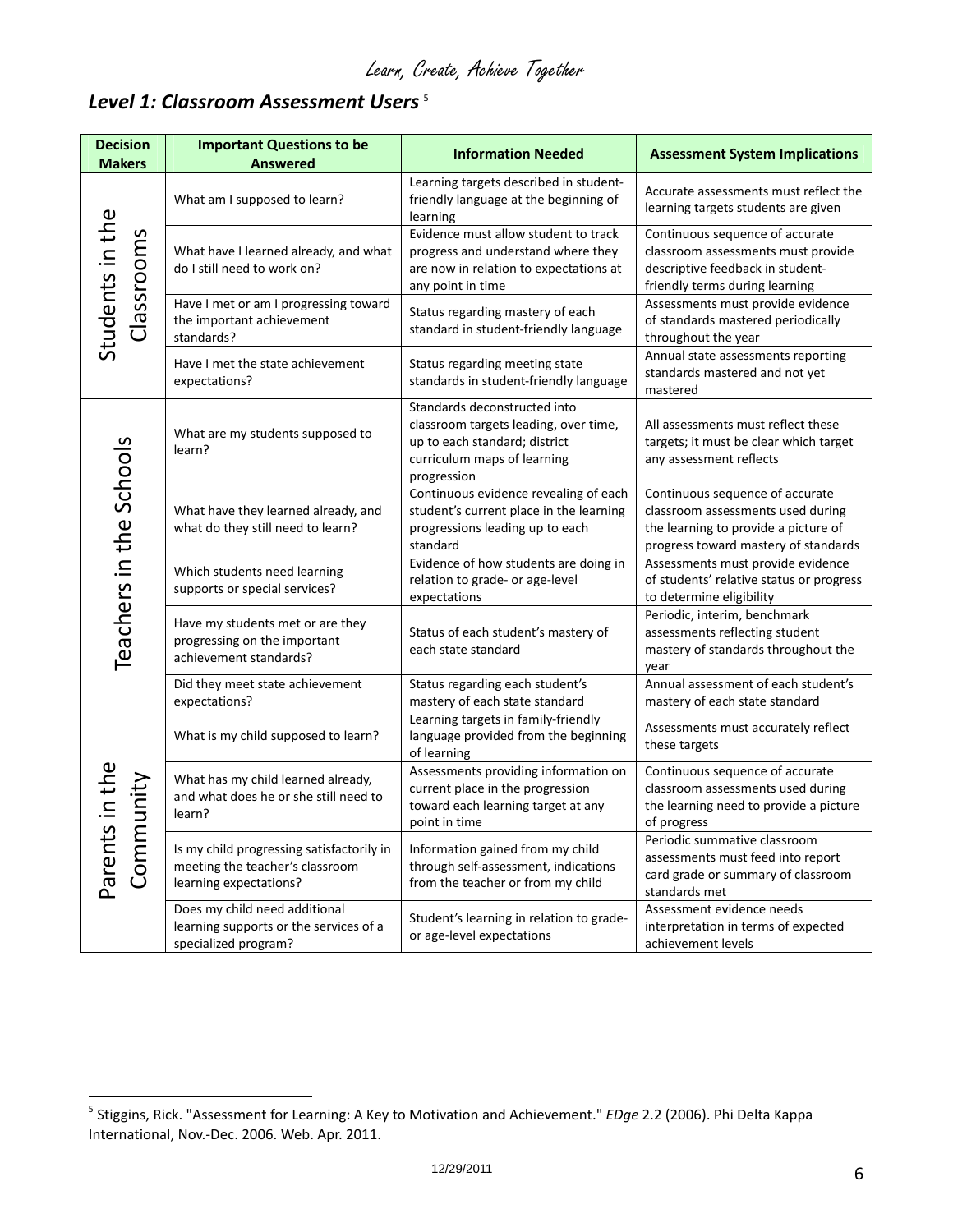## *Level 2: Instructional Support Users* [6](#page-6-3)

| <b>Decision</b><br><b>Makers</b> |          |     | <b>Decisions to be Made</b>                                                                                            | <b>Information Needed</b>                                                                                                                   | <b>Assessment System Implications</b>                                                                           |
|----------------------------------|----------|-----|------------------------------------------------------------------------------------------------------------------------|---------------------------------------------------------------------------------------------------------------------------------------------|-----------------------------------------------------------------------------------------------------------------|
| <u>ળે</u><br>leq<br>rriculu      | Leaders, | S   | What standards are students expected<br>to master by subject across our range<br>of grade levels and classrooms?       | Learning targets in the form of<br>achievement standards organized by<br>grade and subject as they unfold<br>within and across grade levels | Assessments must accurately reflect<br>these standards and their associated<br>classroom-level learning targets |
|                                  |          | σ   | Which of these standards are students<br>mastering or progressing<br>appropriately toward? Are there<br>problem areas? | Information revealing patterns over<br>time within the school year of<br>achievement within and across<br>teachers, grades, and subjects    | Comparable evidence of student<br>learning status collected periodically<br>during the year                     |
|                                  |          | ဥ္မ | Did enough of our students meet<br>standards this year?                                                                | Proportion of students meeting and<br>not meeting each standard                                                                             | Annual assessments reveal how<br>students did on each standard                                                  |
|                                  |          |     | What standards are students expected<br>to master across our classrooms,<br>grades, and schools?                       | Standards mastered by grade and<br>subject mapped within and across<br>grade levels across schools                                          | Assessments must accurately reflect<br>these standards                                                          |

#### <span id="page-6-1"></span>*Level 3: Policy Level Users* [7](#page-6-4)

| <b>Decision</b><br><b>Makers</b> |                                                          | <b>Decisions to be Made</b>                                                                                          | <b>Information Needed</b>                                                                  | <b>Assessment System Implications</b>                                                       |
|----------------------------------|----------------------------------------------------------|----------------------------------------------------------------------------------------------------------------------|--------------------------------------------------------------------------------------------|---------------------------------------------------------------------------------------------|
|                                  | ပ္ပ<br>ake<br>Policy<br>S<br>io<br>$\tilde{\mathcal{L}}$ | What standards are to be met?                                                                                        | Learning targets in the form of<br>achievement standards organized by<br>grade and subject | Assessments must accurately reflect<br>these standards                                      |
| cenden                           |                                                          | Which of these standards are students<br>mastering or making appropriate<br>progress toward and in which<br>schools? | Information revealing patterns of<br>achievement within and across<br>schools              | Comparable evidence of student<br>learning status collected periodically<br>during the year |
|                                  |                                                          | Did enough of our students meet<br>standards this year?                                                              | Proportion of students meeting and<br>not meeting each standard                            | Annual assessments show how each<br>student scored on each standard                         |
| uperint                          |                                                          | What standards are students expected<br>to master in our schools?                                                    | Learning targets in the form of<br>achievement standards organized by<br>grade and subject | Assessments must accurately reflect<br>these standards                                      |
|                                  |                                                          | How many of our students are<br>meeting standards?                                                                   | Scores reflecting patterns of<br>achievement within and across<br>schools and districts    | Comparable evidence of student<br>learning status collected periodically                    |

# <span id="page-6-2"></span>**Methods of Assessment**

 $\overline{a}$ 

Various assessment strategies provide information at differing intervals and for different purposes. Each one provides a different perspective, and one cannot take the place of another. Together, they provide a balanced approach to assessment that informs decisions at the classroom, school, district, state, and national levels. Assessments can be categorized as small‐scale or large scale. Within each category reside various types of assessments.

<span id="page-6-0"></span>*Large‐scale assessment* occurs annually or less‐frequently and can be either criterion referenced or normed.

<span id="page-6-4"></span><span id="page-6-3"></span><sup>6</sup>‐<sup>7</sup> Stiggins, Rick. "Assessment for Learning: A Key to Motivation and Achievement." *EDge* 2.2 (2006). Phi Delta Kappa International, Nov.‐Dec. 2006. Web. Apr. 2011.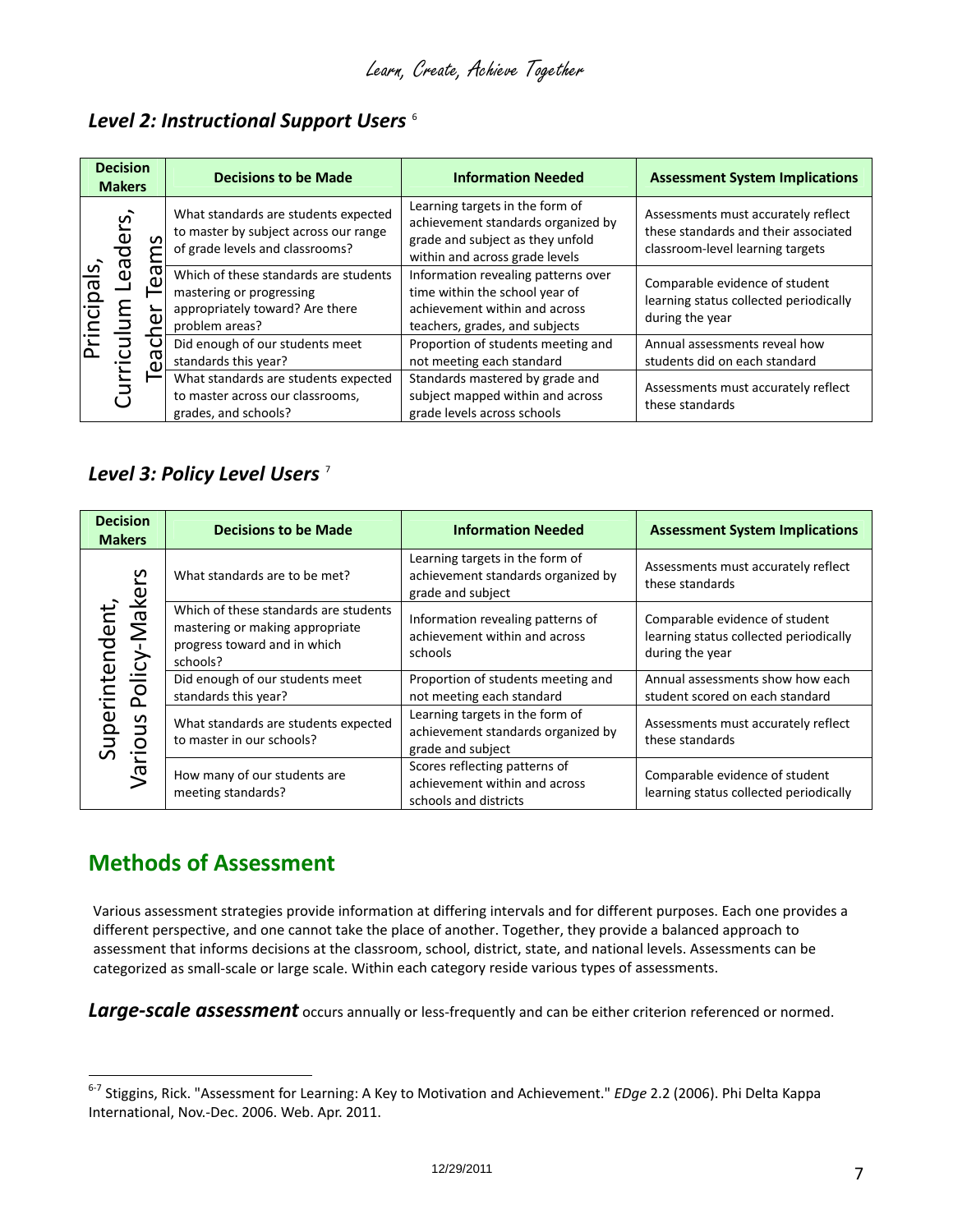*State and national assessments* typically occurs annually but may be as frequent as twice annually for certain student populations or may occur only once. Information is used to show how students are performing against state standards or national norms, and to hold school districts accountable for student performance. Assessment instruments and procedures are standardized so that comparisons can be made across student groups. Examples of large‐scale assessments include Massachusetts Comprehensive Assessment System (MCAS, MCAS‐Alt, MELA‐O, MEPA), Advanced Placement (AP) exams, and Group Reading Assessment and Diagnostic Evaluation (GRADE).

*Universal screening assessment* can occur only once or it may occur multiple times annually, depending upon its purpose. Information is used for early identification of learning needs. Examples of universal screening assessments include the Early Screening Inventory (ESI) and Dynamic Indicators of Basic Early Literacy Skills (DIBELS). Some universal screenings take the form of curriculum-based measures (CBM) as is the case with DIBELS.

*Benchmark assessment* occurs two to three times annually. Information is used to identify strengths and gaps in curriculum and instruction and to determine how student groups are progressing. Grade‐level curriculum may be refined, and teachers may adjust instruction for student groups based on their progress. Locally developed benchmark assessments should be based upon Massachusetts Common Core State Standards.

*Small‐scale assessment* occurs frequently and should be standards‐based or criterion‐referenced.

*Classroom formative assessment* occurs continuously as students are learning and is considered assessment *for* learning. The purposes of formative assessment are to provide students with insight about their current level of achievement, to inform students about how they can improve their learning, and to help teachers identify and respond to student learning needs. Information is used to adjust teaching strategies. Students receive frequent and meaningful feedback on their performances. Examples of formative assessment strategies include observation and immediate feedback during learning experiences, quick checks for understanding, class discussion, strategic questioning techniques, rubrics (used by both teachers and students), non-graded student work samples, and student self‐assessment.

*Classroom summative assessment* occurs after student learning has taken place and is considered assessment *of* learning. The purpose of summative assessment is to document achievement or mastery of standards at a point in time. It is used to inform others about students and used to certify competence or to sort students. Information is used to adjust unit instructional strategies or assessment tools that will be implemented in the future. Examples of summative assessment strategies include graded student work or essays, tests and quizzes, and final projects or performance assessments.

*Curriculum‐embedded assessment* also occurs continuously within the instructional process. As the name implies, these measures are naturally embedded in instruction. Often students are not aware that the activity is in fact an assessment. Information is used to monitor student learning, inform instruction, or identify students in need of intervention, remediation, or enrichment. Curriculum-embedded assessments may be formative (assessment *for* learning) or summative (assessment *of* learning) in nature, and may include performance tasks, oral or written response, presentations/exhibitions, or other examples of student work. Common curriculumembedded assessments also provide basic program evaluation data essential for grade level Professional Learning Communities (PLC).

*Diagnostic assessment* occurs only as needed. Such tests are used to identify a specific learning need, or to determine intervention techniques or strategies for targeted instruction. The information is commonly used during the Learning Support Team (LST) or referral process.

*Progress monitoring assessment* occurs regularly over time. Frequency depends upon the tier of instruction (within the Pyramid of Interventions). Information is used to mark student progress over time at frequent intervals when strategic instruction or intensive intervention is necessary. Data is commonly used within the context of a problem‐solving situation (RTI or LST) when determining if, or to what extent, an intervention has been effective. Progress monitoring data is best analyzed by plotting it on a time-series chart.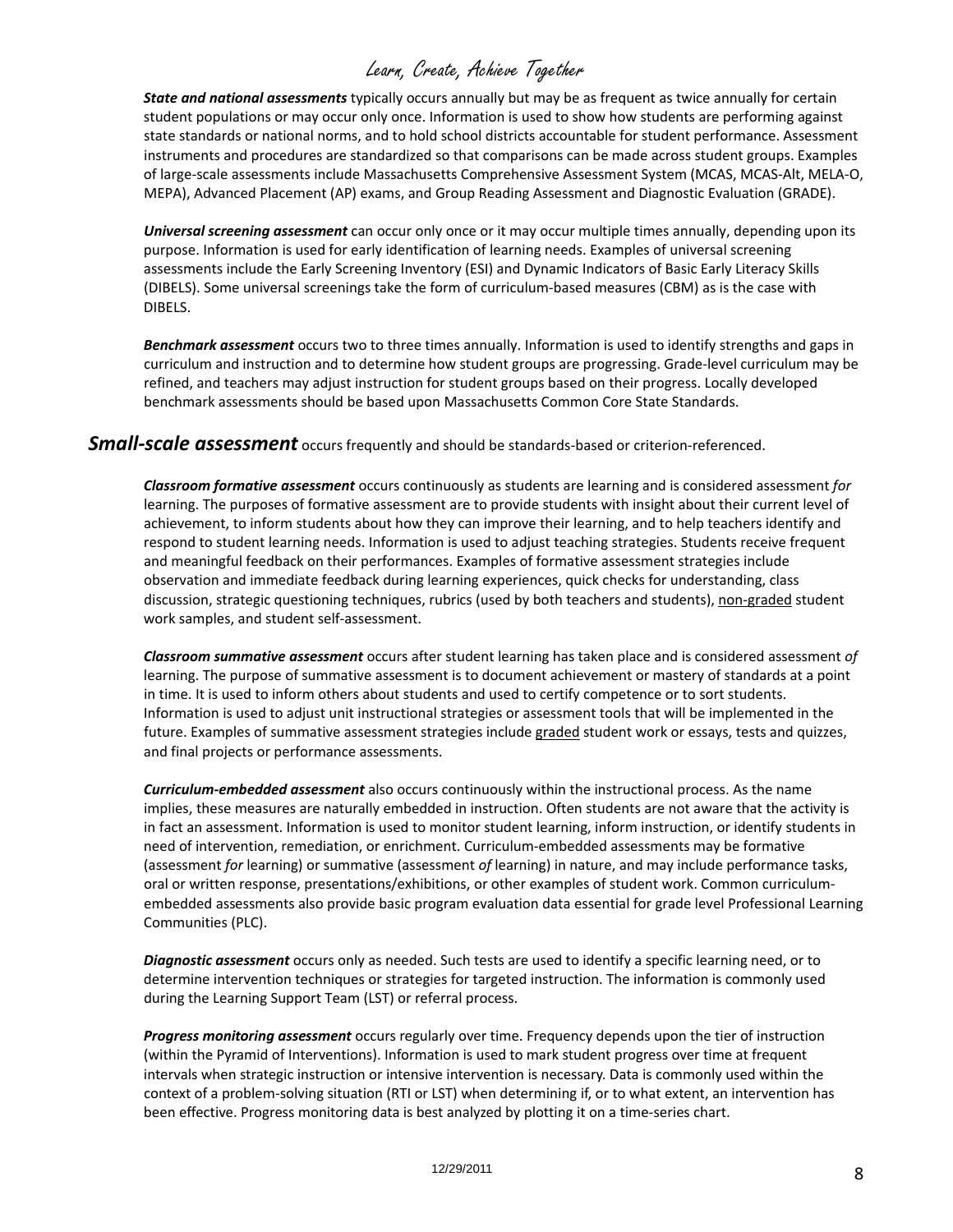## <span id="page-8-0"></span>**District Assessments**

Elementary, secondary, and district level assessment calendars are currently under development. Each will append this document as it is approved.

# **Definitions of Assessment Terms**

- **Achievement Test** A standardized test used to measure acquired knowledge or skills in a specific subject area (such as mathematics or reading.)
- **Aggregate** All students in a district, school, or grade level.
- **Anchor Paper** A student work sample identified for the purpose of exemplifying a specific level or score on a criterion‐based rubric. Typically, one‐two anchor papers are selected for each rubric level.
- **Authentic Assessment** A strategy for assessment in which students are asked to perform engaging, real-world tasks that demonstrate meaningful application of essential knowledge and skills.
- **Benchmark Assessment** A form of assessment most often developed within a school district and administered to students at particular intervals of the school year. The assessments serve several purposes: providing evaluative information about the impact of a curriculum or a program, offering instructional information that helps diagnose student strengths and weaknesses, and informing and guiding teachers' instructional decisions.
- **CBM (Curriculum Based Measures) and CBA (Curriculum Based Assessment)** An assessment method used to determine the extent to which students are progressing in basic academic areas such as math, reading, writing, and spelling.
- **Cohort** A group of students with a common defining characteristic, most often age group.
- **Common Assessment** An assessment typically created collaboratively by a team of teachers responsible for the same grade or subject area and administered across student groups or classes.
- **Constructed Response** A problem or question item that requires the respondent to compose an answer rather than select from list of choices. Essays, short answer, project presentation
- **Criterion-Referenced** An assessment where an individual's performance is compared to a specific learning objective or performance standard and not to the performance of other students.
- **Curriculum-Embedded** Assessment that occurs simultaneously with learning in the classroom setting. If properly designed, students should not be able to tell whether they are being taught or assessed.
- **Diagnostic Assessment** ‐ Assessment that provides the teacher with an understanding of the prior knowledge and skills of students, as well as the strengths and specific learning needs of an individual or groups of students in relation to the expectations that will be taught.
- **Formative Assessment** Non-graded assessment of student learning that a teacher uses to inform instruction. Formative assessment is often described as "assessment *for* learning."
- **Performance‐Based Assessment** An alternative to traditional testing that requires a student to create an answer or product that demonstrates his or her understanding of the content.
- **Portfolio Assessment** A purposeful collection of student work that demonstrates the student's learning, development, and achievement over time. Often the portfolio includes written student reflections and rubrics used to "score" work.
- **Progress Monitoring** The National Center for Student Progress Monitoring defines progress monitoring as, "a scientifically based practice that is used to assess students' academic performance and evaluate the effectiveness of instruction."
- **Rubric** A scoring tool that lists criteria against which a student work sample is compared.
- **Standardized Test** Tests that are designed, administered, and scored in a consistent manner. MCAS and DIBELS are considered examples of standardized tests.
- **Stanine** Short for "Standard Nine," stanine refers to a method of scaling scores along a nine-point (often